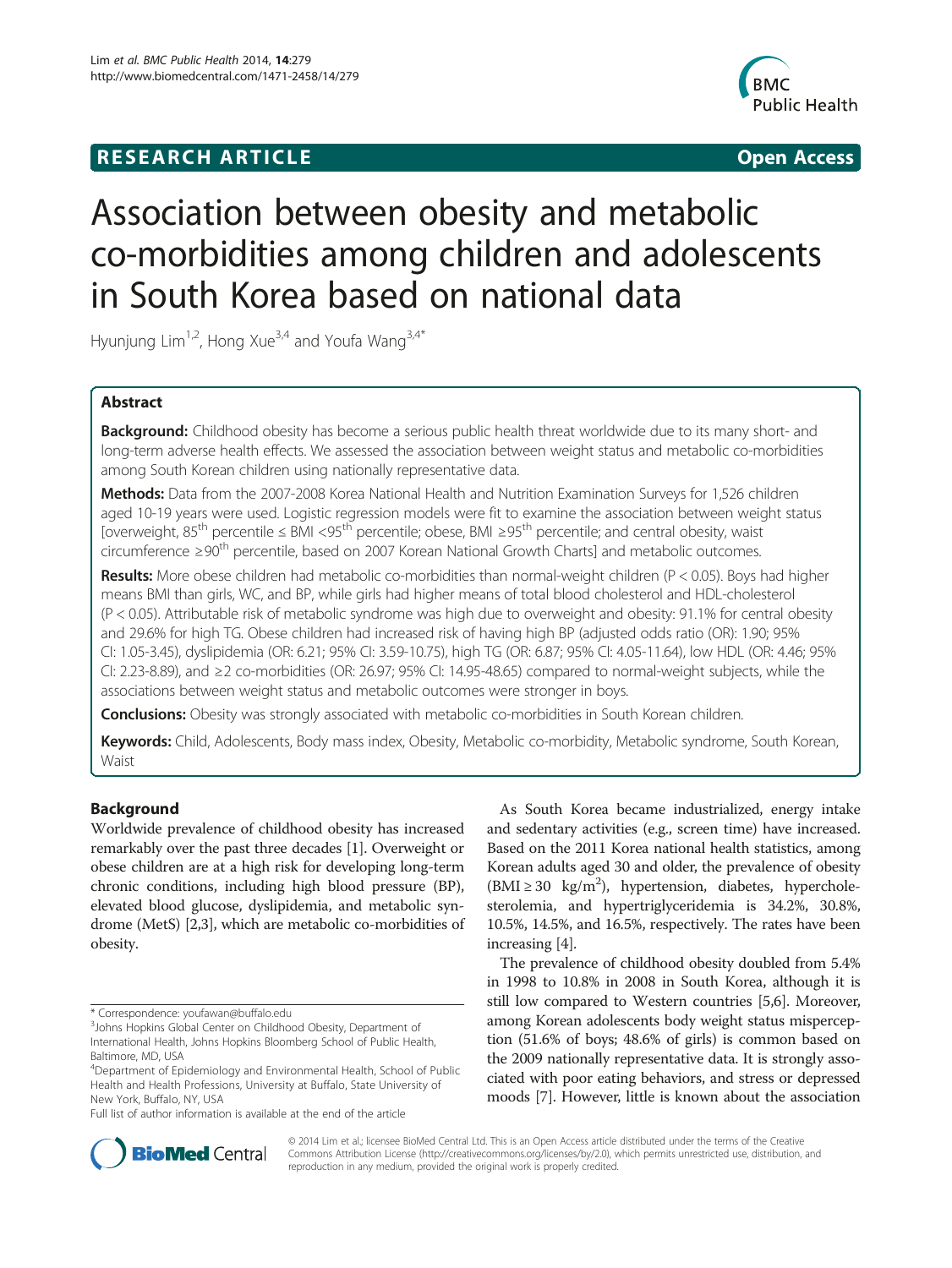between weight status and metabolic co-morbidities among children in South Korea [\[6\]](#page-7-0); previous related studies were mainly based on data that is 10 years old, and the gender-age specific association between metabolic comorbidities and weight status has not been sufficiently examined.

To fill this gap, this study assessed the association between weight status and metabolic co-morbidities by gender among children aged 10-19 years in South Korea using nationally representative data. We also investigated the aspect of metabolic co-morbidities in overweight/obese children. The findings may help guide future screening of high-risk groups and guide related interventions.

### Methods

#### Study population and database

We used data from the fourth Korea National Health and Nutrition Examination Surveys (KNHANES IV, 2007-08). KNHANES is a series of population-based, cross-sectional surveys that selects a representative group by using a stratified, multistage sampling design according to geographic area, age, and gender. Since 2007, the KNHANES has become a year-round investigation with rolling survey sampling. Stratification was conducted based on the country's 29 areas, including 11 metropolitan cities and provinces, the administrative unit, and the dwelling type. The instruments included a health interview survey, a health examination survey, and a nutrition survey. The health interview survey collected information regarding socio-demographic characteristics. Anthropometry, BP measures and laboratory tests of the subjects were obtained by direct health examination in a mobile examination center. Detailed descriptions of the study design and data collection have been published [[8\]](#page-7-0). The KNHANES IV was approved by the Korea Centers for Disease Control & Prevention Institutional Review Board.

Blood sample laboratory tests among children under 10 years of age were not available. We focused on a sample of 3,618 children (1,658 boys and 1,510 girls) aged 10-19 years with complete demographic data. After excluding 645 subjects without body mass index (BMI) measures and 1,447 subjects without metabolic co-morbidities parameters such as waist circumference (WC), BP, glucose, triglyceride (TG) and total cholesterol (TC), and high-density lipoprotein cholesterol (HDL-C), we had a final sample of 1,526 subjects (821 boys and 705 girls) for our analyses.

## Data collection and key measurements Anthropometric measures

Standing height (seca 225, SECA, Germany) and weight (GL-6000-20, CASKOREA Co., Ltd., Korea) were obtained using standardized techniques and equipment. WC was

measured at the midpoint between the subcostal bottom and the top of the iliac crest using a fiberglass tape (seca 200, SECA, Germany).

### Blood pressure (BP)

Three BP determinations were obtained by standard methods with the subject in a sitting position using a mercury sphygmomanometer. After rest while seated, BP was measured 3 times at 30 second intervals. The average of the second and third measurements was used in our analysis.

### Laboratory tests

All blood specimen collection and processing instructions are described in the KNHANES Laboratory/Medical Technologists Procedures Manual [\[9\]](#page-7-0). Blood samples were collected in the morning after fasting for at least 8 hours. Fasting blood glucose was analyzed using a reaction between glucose and ATP catalyzed by the enzyme hexokinase. The concentrations of TG, TC, and HDL-C were also measured using an enzymatic method. Fasting blood glucose, TG, TC, and HDL-C levels were measured using an automated hematology analyzer (ADVIA 1650, Siemens, USA) in a central, certified laboratory. The low-density lipoprotein cholesterol (LDL-C) concentration was estimated by the Friedewald formula (LDL cholesterol = total cholesterol-HDL cholesterol-triglycerides/5) [\[10\]](#page-7-0).

#### Definition of weight status

To define weight status, BMI was calculated based on measured weight and height (BMI = weight (kg)/squared height (m<sup>2</sup>)). We used the 2007 Korean National Growth Charts [[11\]](#page-7-0). Subjects were classified as a) normal weight,  $5^{\text{th}}$  percentile ≤ BMI <  $85^{\text{th}}$  percentile; b) overweight,  $85^{\text{th}}$ percentile  $\leq$  BMI  $<$  95<sup>th</sup> percentile; c) obese, BMI  $\geq$  95<sup>th</sup> percentile [\[11\]](#page-7-0).

Central obesity is defined as  $WC \ge 90$ th percentile for age and gender based on 2007 Korea Growth Charts [[11\]](#page-7-0) in children aged 10 to < 16 yrs., and  $\geq 90$  cm for men and  $\geq 85$  cm for women as the Korean-specific cri-terion [\[12\]](#page-7-0) in adolescents aged  $\geq 16$  yrs.

#### Definition of metabolic co-morbidities

The definition of metabolic co-morbidities for our study was as follows:

- 1) Prehypertension and hypertension [\[13](#page-7-0)]: systolic BP/diastolic BP  $\geq$  90th percentile for age, gender, and height based on 2007 Korea Growth Chart [[11\]](#page-7-0)
- 2) High glucose [[14](#page-7-0)]: fasting blood glucose ≥ 100 mg/dL [[14](#page-7-0)]
- 3) Dyslipidemia [\[15\]](#page-7-0): high TG, high TC, high LDL-C, or low HDL-C [[15](#page-7-0)]
	- i) High TG: Triglyceride > 150 mg/dL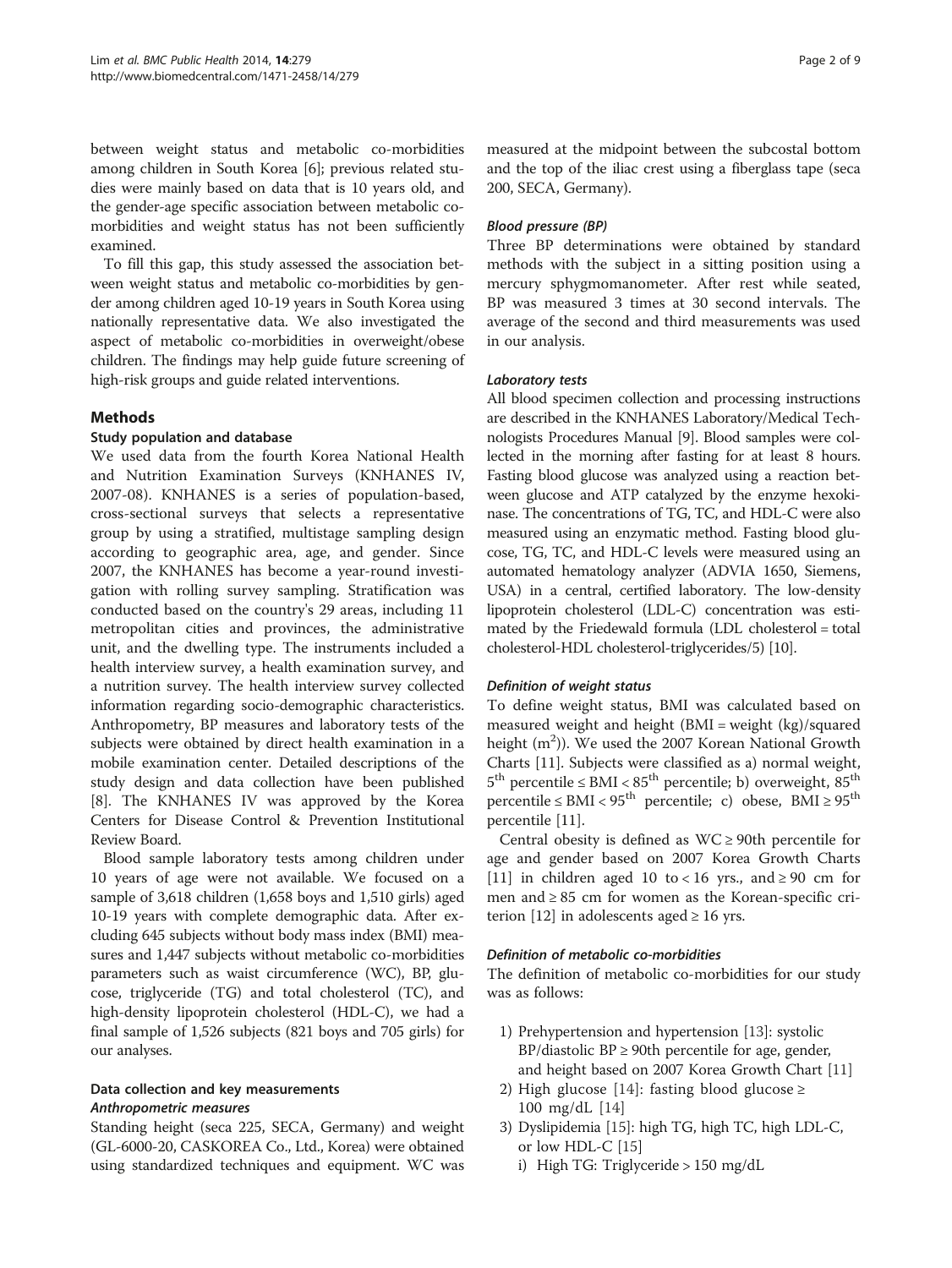- ii) High TC: Total cholesterol > 200 mg/dL
- iii) LDL-cholesterol > 130 mg/dL
- iv) HDL-cholesterol < 35 mg/dL
- 4) Metabolic syndrome: Having central obesity plus  $\geq 2$ of the following criteria based on the 2007 pediatric International Diabetes Federation (IDF) definition [[16](#page-8-0)]
	- i) elevated BP: systolic BP  $\geq$  130 or diastolic BP  $\geq$ 85 mm Hg, or treatment of previously diagnosed hypertension
	- ii) elevated fasting plasma glucose:  $\geq 100$  mg/dL (5.6 mmol/L), or previously diagnosed type 2 diabetes
	- iii) elevated TG level:  $\geq$  150 mg/dL (1.7 mmol/L), or specific treatment for this lipid abnormality
	- iv) reduced HDL cholesterol: < 40 mg/dL
		- (1.03 mmol/L) in children aged 10-16 yrs and boys aged 16-19 yrs, and  $<$  50 mg/dL

(1.29 mmol/L) in girls aged 16-19 yrs, or specific treatment for this lipid abnormality

#### Statistical analysis

Our key outcome variables were the presence of metabolic co-morbidities (e.g., central obesity, high BP, high glucose, dyslipidemia, metabolic syndrome). The key exposure categorical variable was weight status classified as normal weight, overweight, obesity, and central obesity. Analysis stratified by age and gender was conducted. The complex sample design was taken into account in the analysis using STATA release 11.0 survey-related commands, to give nationally representative estimates and correct estimates of the related variances.

First, we examined the gender and weight status differences in metabolic co-morbidities. Between-group differences in means were tested using  $t$  test and ANOVA, and the prevalence differences of metabolic co-morbidities were tested using  $\chi^2$  tests. We also tested the trends across weight status (normal weight, overweight, obesity) and calculated population attributable risk (PAR, %) [\[17\]](#page-8-0).

Then, to examine the association between weight status and metabolic co-morbidities (outcome variables), we fitted logistic regression models, controlling for socioeconomic and other environmental factors, including urban-rural residence region, household income as the quartiles of average household monthly income, and menarche status (for girls).

#### Results

## Prevalence of metabolic co-morbidities by gender and weight status

Most participants (81.6%) lived in urban areas. Age distribution, urban-rural residence region, and household income did not differ significantly across the three categories of weight status. Table [1](#page-3-0) shows the distribution of metabolic outcomes by gender and weight status. Boys suffered worse metabolic outcomes in terms of high WC level and elevated BP level compared to girls, whereas girls had higher mean TC and HDL-C levels  $(P < 0.05)$  than boys. Obese children had significantly higher means for most metabolic outcomes (e.g., BMI, WC, BP, TG, TC, LDL-C, atherogenic index = defined as log (TG/HDL-C), waist-to-height ratio); while, mean HDL-C level was the highest among normal-weight children (all P < 0.05).

Regarding prevalence of metabolic abnormalities, obese children had a high prevalence of MetS, central obesity, high BP, dyslipidemia and all individual blood lipid profiles  $(P < 0.05)$ , except for the prevalence of high glucose  $(P > 0.05)$ . In addition, the proportion of children with 2 or more metabolic co-morbidities is higher among overweight and obese children than their normal weight counterparts (5.7% in normal weight vs. 17.5% in overweight vs. 60.3% in obese children, P < 0.05).

## Attributable risk of metabolic comorbidities to overweight or obesity by gender

Overall, the risk of metabolic co-morbidities attributable to overweight or obesity was high for MetS (100.0%), central obesity (91.1%), and  $\geq 2$  metabolic co-morbidities (47.3%); modest for high TG (29.6%), dyslipidemia (20.2%), and low HDL (17.7%); and relatively low for high BP (7.7%) and high glucose (10.0%) (Figure [1](#page-4-0)). Boys had high attributable risk rates of metabolic comorbidities compared to girls, except for the attributable risk due to high glucose (6.1% in boys vs. 14.4% in girls).

## Association between weight status and metabolic comorbidities by gender

Table [2](#page-5-0) shows the associations between weight status and metabolic co-morbidities. After adjusting for age, gender, income, urban-rural residence, and menarche status (only for girls), the estimates showed that: 1) obese children were more likely to have high BP (OR, 1.90; 95% CI, 1.05- 3.45), dyslipidemia (OR, 6.21; 95% CI, 3.59-10.75), high TG (OR, 6.87; 95% CI, 4.05-11.64), high TC (OR, 2.80; 95% CI, 1.10-5.62), high LDL (OR, 3.81; 95% CI, 1.87- 7.80), low HDL (OR, 4.46; 95% CI, 2.23-8.89), and ≥ 2 co-morbidities (OR: 26.97; 95% CI: 14.95-48.65) than normal-weight subjects ( $P < 0.05$ ); and 2) centrally obese children had higher risks of having dyslipidemia (OR, 3.87; 95% CI, 2.45-6.13), other blood lipid profiles (OR, 2.04-4.12, P < 0.05), and ≥ 2 co-morbidities (OR: 19.90; 95% CI: 12.09-32.76) than children who were not centrally obese.

Our results suggested strong associations between weight status and metabolic outcomes in boys, in particular. In contrast, co-morbidities such as high BP, high TC, high LDL, and low HDL were not significantly associated with weight status in girls. However, centrally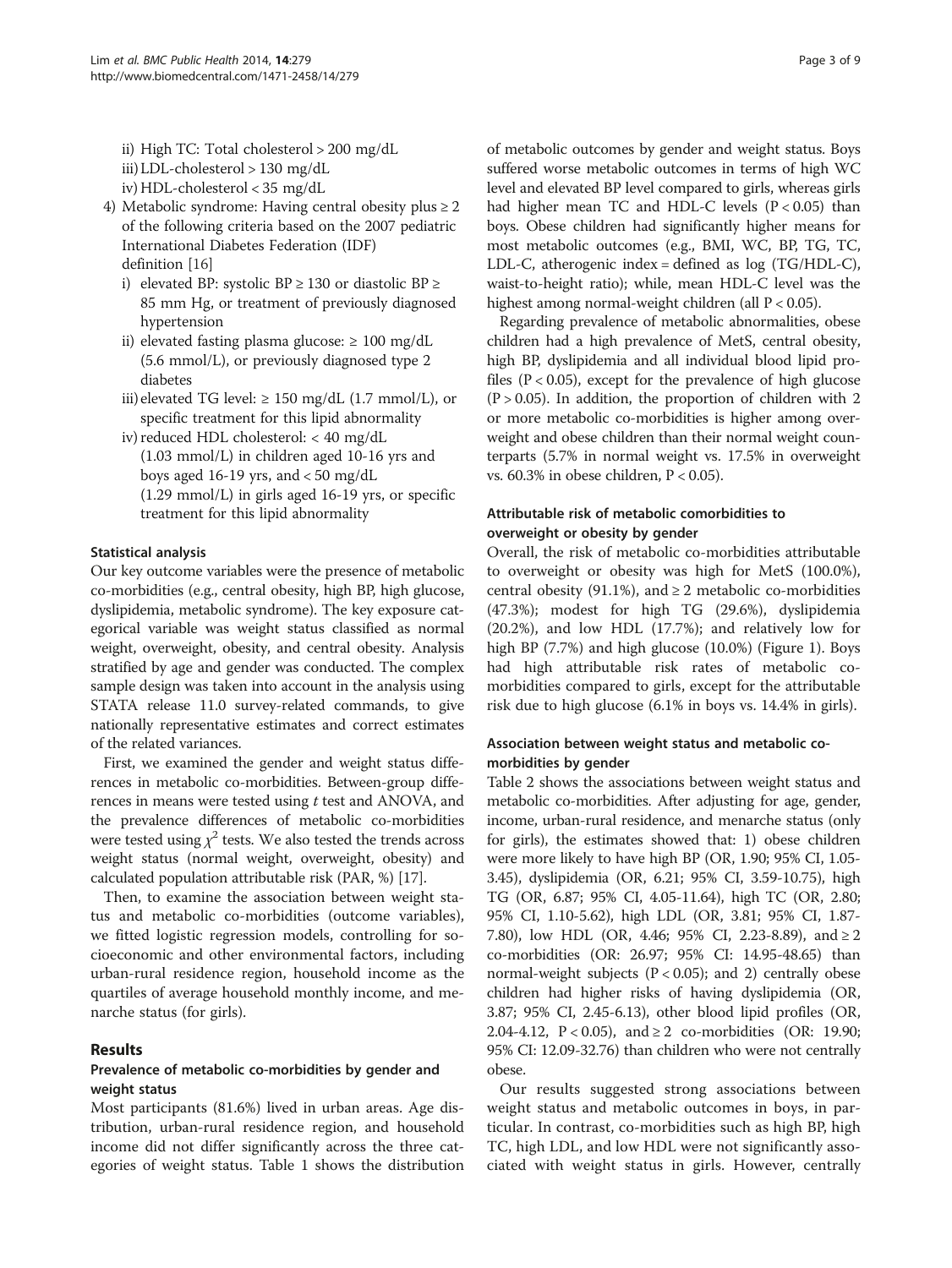|                                                 | By gender                    |           |                            |     | By weight status <sup>2,3,4</sup> |                  |                               |                  |                           |                  |                   |                   |  |
|-------------------------------------------------|------------------------------|-----------|----------------------------|-----|-----------------------------------|------------------|-------------------------------|------------------|---------------------------|------------------|-------------------|-------------------|--|
|                                                 | <b>Total</b><br>$(n = 1526)$ |           | <b>Boys</b><br>$(n = 821)$ |     | Girls<br>$(n = 705)$              |                  | Normal weight<br>$(n = 1147)$ |                  | Overweight<br>$(n = 194)$ |                  | Obese             |                   |  |
|                                                 |                              |           |                            |     |                                   |                  |                               |                  |                           |                  | $(n = 90)$        |                   |  |
|                                                 | Mean                         | <b>SE</b> | Mean                       | SE. | Mean                              | <b>SE</b>        | Mean                          | <b>SE</b>        | Mean                      | <b>SE</b>        | Mean              | SE                |  |
| Anthropometry                                   |                              |           |                            |     |                                   |                  |                               |                  |                           |                  |                   |                   |  |
| Body mass index ( $kg/m2$ )                     | 20.5                         | 0.1       | 21.0                       | 0.2 | 20.0                              | 0.1 <sup>5</sup> | 19.6                          | 0.1 <sup>c</sup> | 24.7                      | 0.1 <sup>b</sup> | 28.9              | 0.4 <sup>a</sup>  |  |
| Waist circumference (cm)                        | 70.0                         | 0.3       | 72.2                       | 0.5 | 67.3                              | $0.4^{5}$        | 67.4                          | 0.3 <sup>c</sup> | 80.3                      | 0.6 <sup>b</sup> | 90.3              | 1.5 <sup>a</sup>  |  |
| Systolic blood pressure (mmHg)                  | 104.0                        | 0.4       | 106.5                      | 0.5 | 101.0                             | $0.4^{5}$        | 102.9                         | 0.4 <sup>c</sup> | 108.0                     | 0.9 <sup>b</sup> | 112.9             | 1.5 <sup>a</sup>  |  |
| Diastolic blood pressure (mmHg)                 | 65.4                         | 0.4       | 66.7                       | 0.5 | 64.0                              | $0.5^{5}$        | 65.0                          | $0.4^b$          | 67.6                      | 0.9 <sup>a</sup> | 67.6              | $1.5^{\circ}$     |  |
| Laboratory tests                                |                              |           |                            |     |                                   |                  |                               |                  |                           |                  |                   |                   |  |
| Triglycerides (mg/dL)                           | 90.8                         | 1.9       | 89.6                       | 2.7 | 92.1                              | 2.4              | 82.9                          | 1.7 <sup>c</sup> | 119.3                     | $8.4^{\rm b}$    | 142.0             | 10.6 <sup>a</sup> |  |
| Total cholesterol (mg/dL)                       | 157.8                        | 0.9       | 155.5                      | 1.2 | 160.5                             | 1.1 <sup>5</sup> | 155.6                         | 1.0 <sup>c</sup> | 167.0                     | 2.2 <sup>b</sup> | 175.9             | $3.0^{\rm a}$     |  |
| LDL-cholesterol (mg/dL)                         | 89.9                         | 0.8       | 88.8                       | 1.1 | 91.2                              | 1.1              | 88.5                          | 0.9 <sup>c</sup> | 96.2                      | $2.1^{\rm b}$    | 105.2             | $3.2^a$           |  |
| HDL-cholesterol (mg/dL)                         | 49.7                         | 0.5       | 48.8                       | 0.6 | 50.8                              | $0.6^{5}$        | 50.6                          | 0.6 <sup>a</sup> | 47.0                      | 0.9 <sup>b</sup> | 42.2              | $1.4^c$           |  |
| Fasting blood glucose (mg/dL)                   | 89.3                         | 0.4       | 89.6                       | 0.5 | 88.8                              | 0.4              | 89.0                          | 0.3 <sup>b</sup> | 91.6                      | 1.3 <sup>a</sup> | 89.8              | 1.0 <sup>ab</sup> |  |
| Atherogenic index <sup>7</sup>                  | $-0.3$                       | 0.0       | $-0.3$                     | 0.0 | $-0.3$                            | 0.0              | $-0.4$                        | 0.0 <sup>c</sup> | $-0.1$                    | 0.1 <sup>b</sup> | 0.3               | 0.2 <sup>a</sup>  |  |
| Waist-to-height ratio                           | 0.4                          | 0.0       | 0.4                        | 0.0 | 0.4                               | $0.0^{5}$        | 0.4                           | $0.0^{\rm c}$    | 0.5                       | 0.0 <sup>b</sup> | 0.6               | $0.0^{\rm a}$     |  |
|                                                 | $\frac{1}{2}$                |           | $\%$                       |     | $\%$                              |                  | $\%$                          |                  | $\%$                      |                  | $\%$              |                   |  |
| <b>Obesity status</b>                           |                              |           |                            |     |                                   |                  |                               |                  |                           |                  |                   |                   |  |
| Central obesity, % <sup>8</sup>                 | 8.1                          |           | 8.9                        |     | 7.2                               |                  | 0.9                           |                  | 20.8                      |                  | $77.6^6$          |                   |  |
| Overweight and obesity, % <sup>2</sup>          | 19.0                         |           | 21.0                       |     | 16.7                              |                  |                               |                  |                           |                  |                   |                   |  |
| Cadiometabolic risk factors                     |                              |           |                            |     |                                   |                  |                               |                  |                           |                  |                   |                   |  |
| Metabolic syndrome, % <sup>6</sup>              | 1.9                          |           | 2.4                        |     | 1.3                               |                  | 0.0                           |                  | 3.2                       |                  | $24.7^{6}$        |                   |  |
| High blood pressure, %7                         | 17.5                         |           | 20.0                       |     | $14.7^{6}$                        |                  | 15.9                          |                  | 22.6                      |                  | $28.4^{6}$        |                   |  |
| High glucose, % <sup>8</sup>                    | 6.7                          |           | 7.1                        |     | 6.3                               |                  | 6.5                           |                  | 8.0                       |                  | 9.2               |                   |  |
| Dyslipidemia, % <sup>9</sup>                    | 21.2                         |           | 21.8                       |     | 20.4                              |                  | 16.2                          |                  | 38.2                      |                  | 55.4 <sup>6</sup> |                   |  |
| High triglycerides, % <sup>9</sup>              | 10.2                         |           | 10.0                       |     | 10.4                              |                  | 6.9                           |                  | 21.5                      |                  | 33.1 <sup>6</sup> |                   |  |
| High total cholesterol, % <sup>9</sup>          | 6.2                          |           |                            | 5.6 |                                   | 6.8              |                               | 5.0              |                           | 10.8             |                   | $14.4^{6}$        |  |
| High LDL-cholesterol, % <sup>9</sup>            | 5.6                          |           | 5.2                        |     | 6.0                               |                  | 4.4                           |                  | 7.8                       |                  | $16.3^{6}$        |                   |  |
| Low HDL-cholesterol, % <sup>9</sup>             | 7.9                          |           | 9.2                        |     | 6.3                               |                  | 6.1                           |                  | 12.0                      |                  | $23.2^{6}$        |                   |  |
| No. of metabolic comorbidities, % <sup>10</sup> |                              |           |                            |     |                                   |                  |                               |                  |                           |                  |                   |                   |  |
| $\mathbf 0$                                     | 61.4                         |           | 60.8                       |     | 62.2                              |                  | 69.2                          |                  | 36.1                      |                  | $8.9^6$           |                   |  |
| $\mathbf{1}$                                    | 28.4                         |           | 28.8                       |     | 27.9                              |                  | 25.2                          |                  | 46.4                      |                  | 30.8              |                   |  |
| $\geq$ 2                                        | 10.2                         |           | 10.4                       |     | 10.0                              |                  | 5.7                           |                  | 17.5                      |                  | 60.3              |                   |  |

<span id="page-3-0"></span>Table 1 Means and proportions of metabolic outcomes by gender and weight status among children aged 10-19-y-old in South Korea: KNHANES 2007-20081

Abbreviations: KNHANES Korea National Health and Nutrition Examination Survey, LDL-cholesterol Low density lipoprotein cholesterol, HDL-cholesterol high density lipoprotein cholesterol.

<sup>1</sup>Estimates shown as mean and standard error or %.

2 Defined using 2007 Korea growth chart, Normal weight (5th percentile ≤ BMI < 85th percentile); overweight (85th percentile ≤ BMI < 95th percentile); obesity (BMI  $\geq$  95th percentile).

 $3P$ -trend <0.05 across weight status.

<sup>4</sup>Letters with different superscripts by weight status are significantly different at P<0.05 by Tukey's multiple range test.<br><sup>5</sup>P < 0.05 for hattyoon group comparisons

 $P$  < 0.05 for between group comparisons.

 $^{6}P < 0.05$  for between group comparisons using  $\chi^2$  tests.

 $^7$ Atherogenic index = log (triglyceride/HDL-cholesterol).

<sup>8</sup>Definitions of metabolic co-morbidities are provided in Methods.

<sup>9</sup>Among elevated waist circumference, elevated triglycerides, reduced HDL cholesterol, elevated blood pressure, elevated fasting plasma glucose based on the 2007 pediatric IDF definition.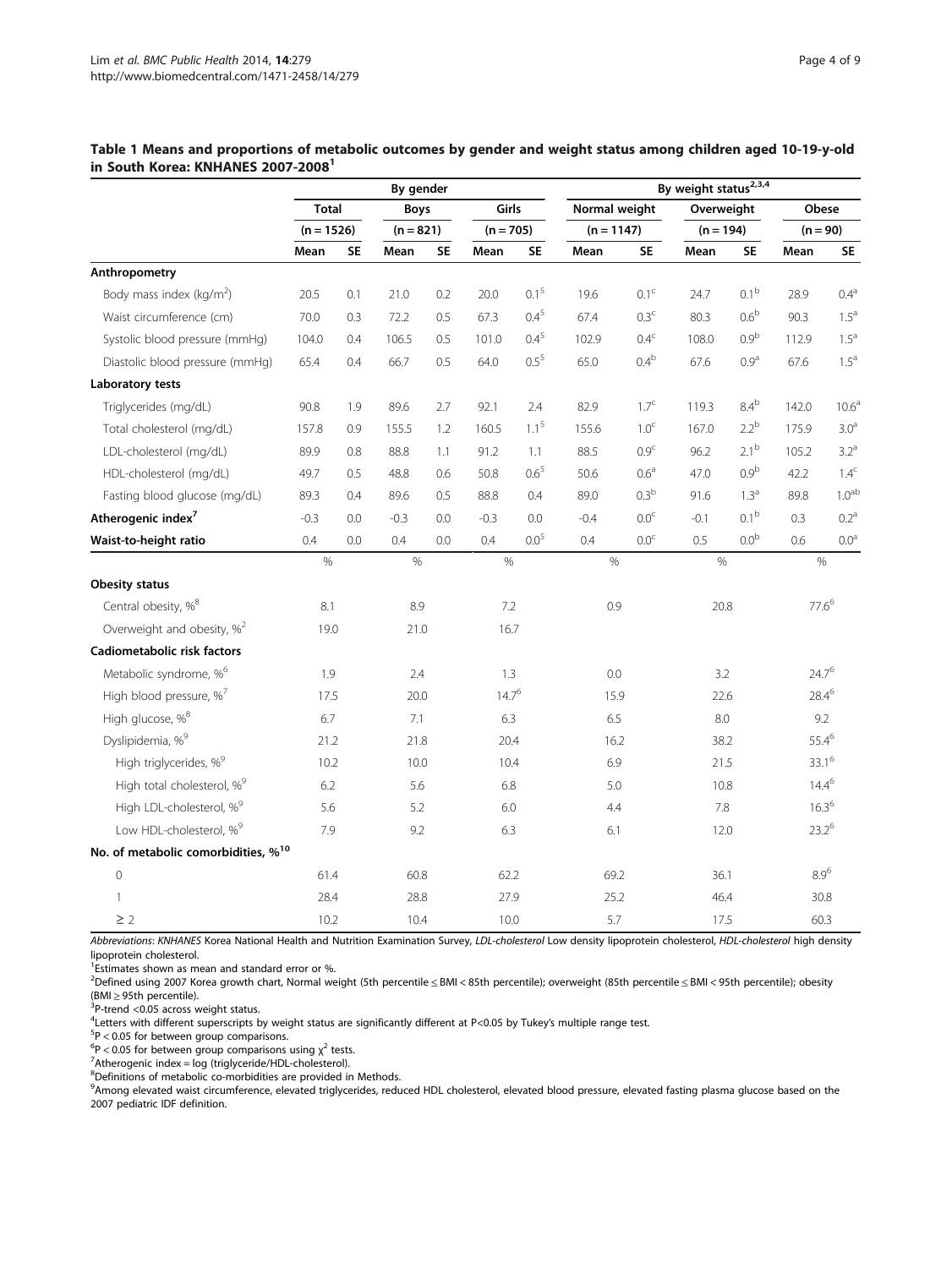<span id="page-4-0"></span>

obese girls seemed to have a higher risk of high glucose (OR: 3.24; 95% CI: 1.37-7.64) than girls with normal WC.

## **Discussion**

We examined the association between weight status and metabolic co-morbidity among children by gender using the 2007-08 nationally representative data in South Korea. Obese, including centrally obese, children had a higher prevalence of metabolic co-morbidities than normalweight children. Overweight or obese children had also higher attributable risks of MetS, central obesity, and higher TG. Our results showed strong associations between weight status and metabolic outcomes for boys, in particular. Hyperglycemia was a significantly higher risk outcome among centrally obese girls only. Our findings suggest that dyslipidemia, in particular high TG, was a key co-morbidity, which is affected by increased body weight.

Overall prevalence of MetS in our participants (1.9%) was similar to a previous study based on the 2005 KNHANES (1.8%) [\[18\]](#page-8-0). Korean adolescents had a slightly higher MetS prevalence based on the IDF criteria than adolescents from some other Asian countries (e.g., 1.2% in Hong Kong Chinese [\[19\]](#page-8-0), 1.5% in Asian Indian adolescents [[20](#page-8-0)]), but a lower rate than US adolescents (5.5%) [[21](#page-8-0)] and Finland adolescents (2.4%) [\[22\]](#page-8-0).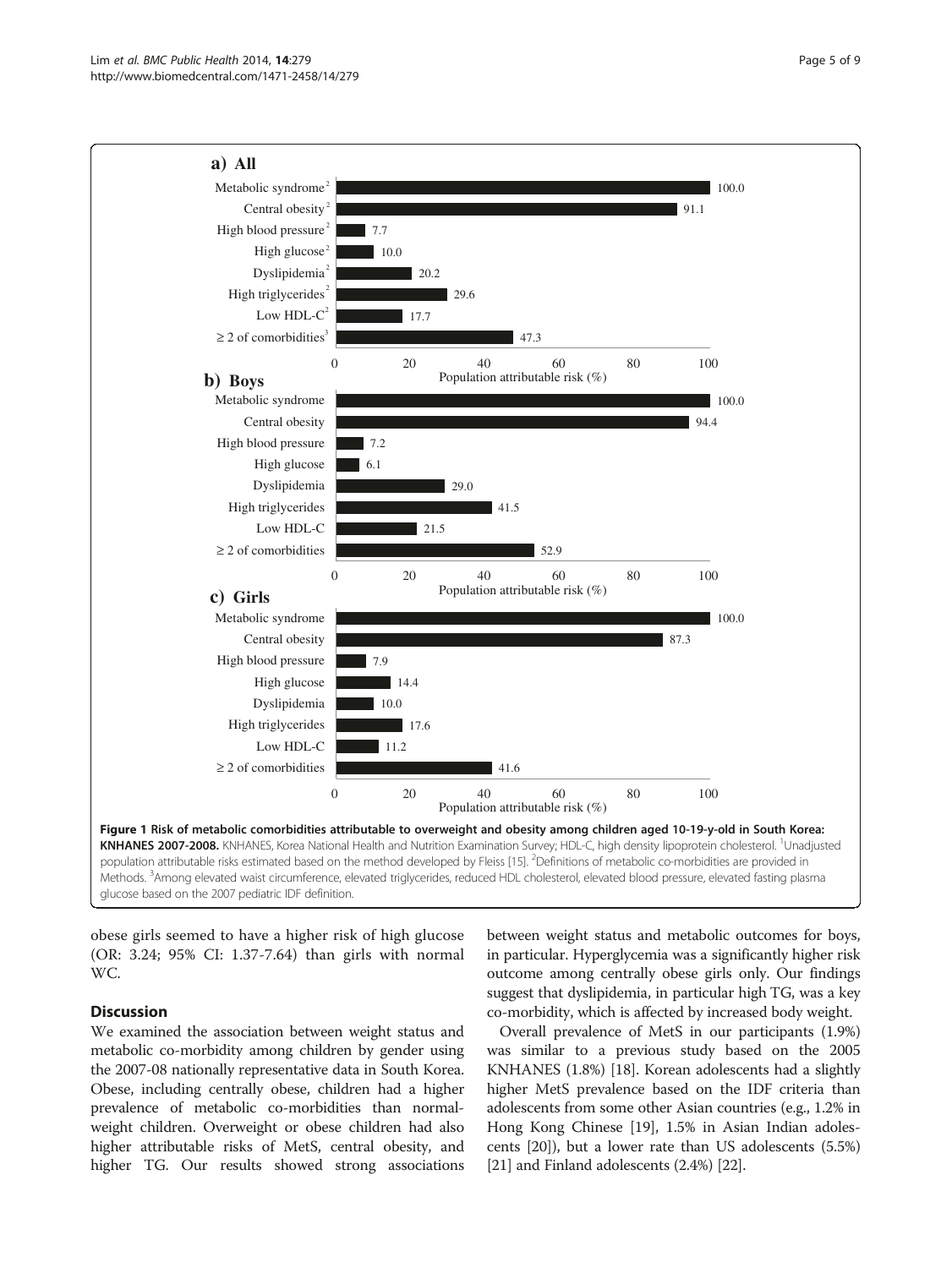<span id="page-5-0"></span>Table 2 Associations (OR and 95% CI) between overweight and obesity and individual metabolic comorbidities among children aged 10-19-y-old in South Korea: KNHANES 2007-20081,2

|                              | Model 1<br>Model 2               |                           | Model 3                   | Model 4                        | Model 5                       | Model 6             | Model 7                | Model 8                                  |  |
|------------------------------|----------------------------------|---------------------------|---------------------------|--------------------------------|-------------------------------|---------------------|------------------------|------------------------------------------|--|
|                              | High blood pressure <sup>3</sup> | High glucose <sup>4</sup> | Dyslipidemia <sup>5</sup> | High triglyceride <sup>4</sup> | High cholesterol <sup>5</sup> | High LDL- $C^5$     | Low HDL-C <sup>5</sup> | $\geq$ 2 of MetS components <sup>6</sup> |  |
| In boys and girls            |                                  |                           |                           |                                |                               |                     |                        |                                          |  |
| Overweight <sup>'</sup>      | 1.46 (0.94-2.28)                 | 1.27 (0.64-2.51)          | 3.36 (2.35-4.81)          | 3.80 (2.29-6.30)               | $2.33(1.27-4.30)$             | 1.91 (0.98-3.74)    | $2.17(1.14 - 4.11)$    | 3.83 (2.25-6.52)                         |  |
| Obese $7$                    | 1.90 (1.05-3.45)                 | 1.54 (0.68-3.47)          | $6.21(3.59-10.75)$        | $6.87(4.05-11.64)$             | 2.80 (1.10-5.62)              | 3.81 (1.87-7.80)    | 4.46 (2.23-8.89)       | 26.97 (14.95-48.65)                      |  |
| Central obesity <sup>8</sup> | 1.15 (0.69-1.90)                 | 1.65 (0.82-3.35)          | $3.87(2.45-6.13)$         | 4.12 (2.67-6.37)               | 2.04 (1.07-3.90)              | 3.01 (1.58-5.74)    | 3.78 (1.81-7.90)       | 19.90 (12.09-32.76)                      |  |
| In boys                      |                                  |                           |                           |                                |                               |                     |                        |                                          |  |
| Overweight <sup>7</sup>      | 1.31 (0.78-2.21)                 | 1.21 (0.49-2.99)          | $5.00(3.07 - 8.13)$       | $6.28(3.11-12.7)$              | 2.91 (1.30-6.49)              | $2.65(1.16-6.03)$   | 2.64 (1.25-5.57)       | 5.31 (2.52-11.18)                        |  |
| Obese $7$                    | 2.32 (1.08-4.98)                 | $1.18(0.31 - 4.45)$       | 10.10 (4.84-21.07)        | 11.50 (5.24-25.02)             | 5.17 (1.78-14.95)             | $6.50(2.66-15.91)$  | 5.49 (2.42-12.42)      | 36.30 (16.93-77.84)                      |  |
| Central obesity <sup>8</sup> | 1.42 (0.75-2.68)                 | 1.04 (0.32-3.34)          | 5.32 (3.02-9.37)          | 5.35 (2.83-10.10)              | 3.65 (1.59-8.35)              | 5.80 (2.66-12.67)   | $3.65(1.65-8.07)$      | 23.59 (12.16-45.76)                      |  |
| In girls                     |                                  |                           |                           |                                |                               |                     |                        |                                          |  |
| Overweight <sup>7</sup>      | $1.55(0.70-3.43)$                | $0.83(0.28-2.51)$         | 1.93 (1.05-3.53)          | 1.95 (0.86-4.41)               | $2.05(0.72 - 5.90)$           | 1.68 (0.48-5.92)    | $1.66$ (0.55-5.05)     | $2.69(1.18-6.14)$                        |  |
| Obese <sup>'</sup>           | $0.99(0.31-3.17)$                | 1.71 (0.57-5.09)          | 2.37 (1.20-4.71)          | 3.04 (1.38-6.71)               | $0.75(0.15-3.85)$             | 1.30 (0.34-4.97)    | 1.64 (0.50-5.36)       | 13.84 (6.45-29.70)                       |  |
| Central obesity <sup>8</sup> | $0.64(0.24-1.69)$                | 3.24 (1.37-7.64)          | 2.13 (1.14-3.95)          | 2.87 (1.39-5.91)               | $0.77(0.21 - 2.88)$           | $1.10(0.36 - 3.38)$ | 2.66 (0.94-7.55)       | 16.79 (8.51-33.11)                       |  |

Abbreviations: KNHANES Korean National Health and Nutrition Examination Survey, OR odds ratio, CI confidence interval.

<sup>1</sup>Each logistic regression model adjusted for age, gender, income, and urban-rural residence; among girls, further controlled for menarche status.

<sup>2</sup>Normal weight (5th percentile ≤ BMI < 85th percentile) group was the reference group in each model.<br><sup>3</sup>Systolic blood pressure/diastolic blood pressure > 90th percentiles of 2007 Korean CDC growth chart

<sup>3</sup>Systolic blood pressure/diastolic blood pressure ≥ 90th percentiles of 2007 Korean CDC growth chart.

 $4$ Fasting blood glucose  $\geq 100$  mg/dL.

 $5$ Triglyceride > 150 mg/dL or Total cholesterol > 200 mg/dL or LDL-cholesterol: > 130 mg/dL or HDL-cholesterol: < 35 mg/dL.

<sup>6</sup>Among elevated waist circumference, elevated triglycerides, reduced HDL cholesterol, elevated blood pressure, elevated fasting plasma glucose based on the 2007 pediatric IDF definition.<br><sup>7</sup>BV BML perceptile of 2007 Kore

<sup>7</sup>By BMI percentile of 2007 Korea growth chart, overweight (85th percentile ≤ BMI < 95th percentile); obesity (BMI ≥ 95th percentile).

Waist circumference ≥90th percentile for age and gender based on 2007 Korean CDC growth chart.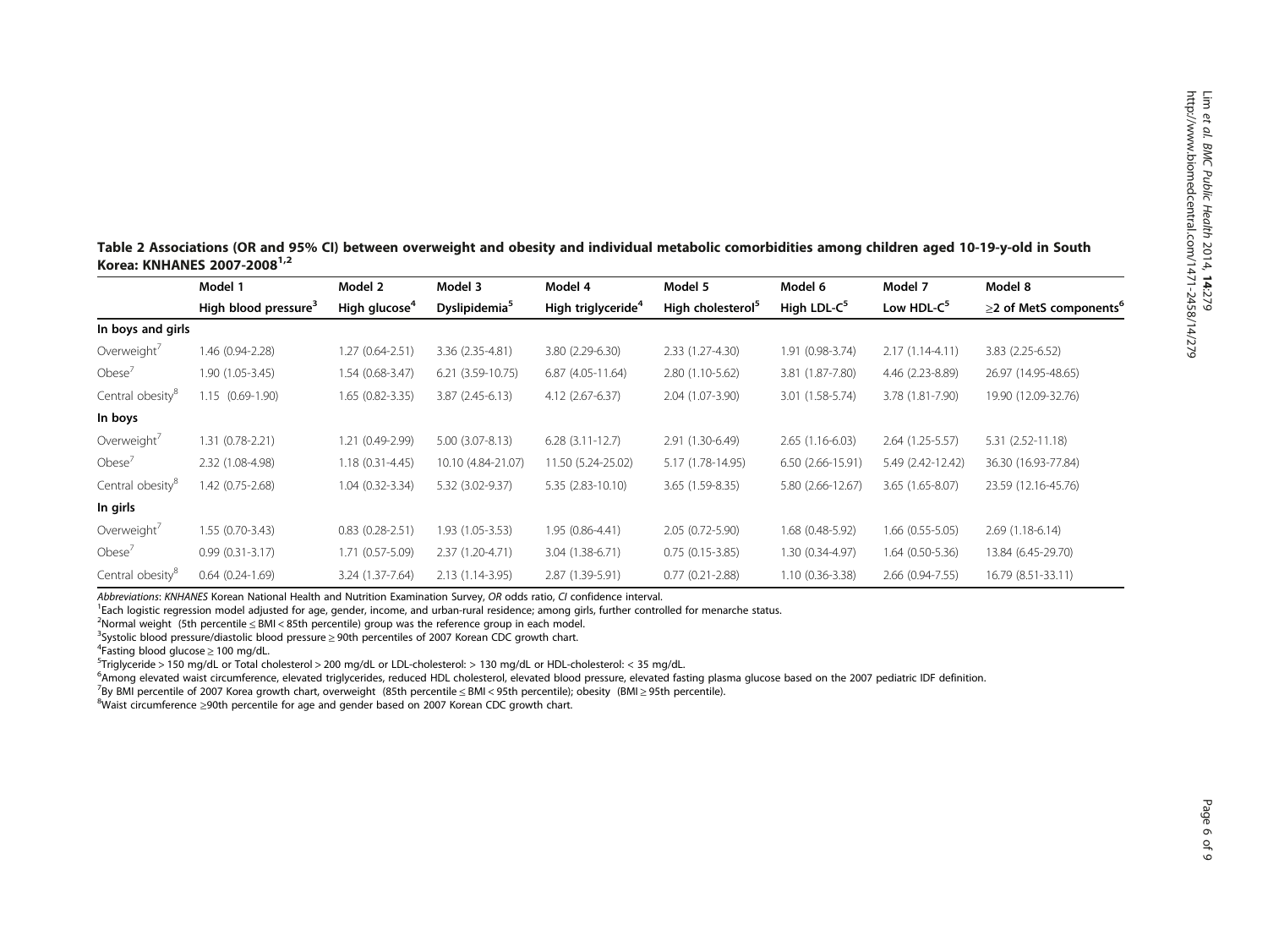Among overweight and obese children, the MetS prevalence was higher than the previous 2005 KNHANES results (among overweight: 3.2% in 2007-08 vs. 1.5%, among obese: 24.7% vs. 14.7%) [\[18\]](#page-8-0). This is likely due to their higher adiposity among the overweight and obese children over time. The MetS rate in obese South Korean children was higher than in those from other populations of children and adolescents, e.g., 19.4% among Norwegians [[23](#page-8-0)] and 10.3% among obese Chinese [\[24\]](#page-8-0). However, it should be noted that these studies focused on slightly different age ranges and used different MetS diagnosis criteria.

Obese children had a higher prevalence of most metabolic co-morbidities than non-obese children. These findings were consistent with the data reported for several other populations such as Mexican [\[25](#page-8-0)], Iranian [[26\]](#page-8-0), US [[27\]](#page-8-0), German [[28\]](#page-8-0), and Chinese [[29](#page-8-0)] children. For example, risk of MetS was 16 times higher in US overweight adolescents compared to those with normal weight (BMI <  $85^{th}$  percentile) (14.5% vs. 0.9%) [[27\]](#page-8-0). In a study from China, a slightly increasing trend of metabolic parameter levels was found at the 75<sup>th</sup> percentile of BMI and a significant increase was found when BMI  $\geq 85^{\text{th}}$  percentile [[29](#page-8-0)].

Interestingly, in our subjects, the overall prevalence of elevated BP (prehypertension and hypertension) was 17.5% and 21.2% of dyslipidemia, higher than other Asian populations [[30](#page-8-0)-[33\]](#page-8-0). According to a school-based population study of 88,974 Chinese adolescents, the prevalence was 10.3% [\[30](#page-8-0)]. Prehypertension can be predictive of future hypertension [[34](#page-8-0)]. Our findings are consistent with the observation that pediatric hypertension is increasing with the rising pediatric obesity epidemic [[35\]](#page-8-0). In South Korea, unlike for adults, blood pressure measurement is not a component of regular health examinations for children, thus, future monitoring and prevention efforts are needed to address this high prevalence. In terms of dyslipidemia, the prevalences were 11.1% in Chinese [[32](#page-8-0)] and about 11.9% in Thai children [[33\]](#page-8-0), although differences exist on the definition of dyslipidemia. Most studies regarding dyslipidemia indicated that overweight and obese children were more likely to have dyslipidemia [\[36,37\]](#page-8-0). However, there are no local, official criteria of dyslipidemia for Korean children.

Boys had higher metabolic outcomes such as BMI, WC, BP levels and waist-to-height ratios; whereas, girls had higher TC and HDL levels. These gender differences were consistent with previous findings in other studies among adolescents in China [\[32](#page-8-0)] and even young adults aged 15-39 years among Asian Indians [\[38](#page-8-0)]. Likewise, boys may be the more vulnerable than girls to the risks of childhood metabolic disorders. Studying the reasons for boys' higher risks could shed some light on why the metabolic disorders are generally on the rise. Based on the same KNHANES 2007-08 data, South Korean men

aged 20-65 years suffered worse metabolic outcomes than women (all  $P < 0.05$ ), e.g., MetS: 15.8% in men vs. 11.6% in women, and had a higher average number of metabolic disturbances [[39\]](#page-8-0).

In addition, our results suggest a stronger association between childhood obesity and high TG (OR = 5.3 in 1998 KNHANES [\[6](#page-7-0)] in vs. 6.9 in 2007-08 KNHANES, compared to children of normal weight). With few exceptions, the associations between overweight (including obese and centrally obese) and individual metabolic comorbidities were stronger in boys than in girls. Boys are therefore a more vulnerable group regarding metabolic outcomes, which may then lead to high risk of heart disease and other chronic diseases in adulthood. Additionally, Korean boys underestimated their weight [\[40](#page-8-0)]; therefore, we should help them to achieve a healthy body weight.

Previous research has suggested that obese children tend to have a higher risk of hyperglycemia and impaired fasting glucose [[41](#page-8-0)]. However, our estimates do not show a difference in fasting blood glucose level and proportion of high glucose by weight status. Although a previous Korean study suggested that hyperglycemia is the most common individual component of the MetS in Korean adolescents (approximately 30% in both 1998 and 2001) [[18\]](#page-8-0), we did not find the same trend. Further studies need to verify this discrepancy. Nevertheless, we found that centrally obese girls tend to have 3 times higher risk of having elevated blood glucose compared to non-centrally obese girls. Similar findings were reported in studies about adult women in Sweden [[42](#page-8-0)] and China [\[43\]](#page-8-0).

In the present study, overweight or obese children had high attributable risks of MetS and central obesity. High TG (around 30% attributable risk) follows, which confers the highest risk of individual co-morbidities. While there is no or a very low prevalence of metabolic co-morbidities among normal-weight children, obese children had a high prevalence of MetS and central obesity. At present, overall, Korean children have little understanding of MetS, central obesity, or dyslipidemia. The importance of related health education was undervalued. Therefore, education programs to improve children's recognition of these health dangers and their possible outcomes are needed.

This study has several key strengths. First, it was based on a recent, nationally representative sample in South Korea, and our analysis took into account the complex sampling design effect to provide representative estimates. Moreover, we investigated several metabolic comorbidities of overweight or obesity among children.

On the other hand, our study could not employ longitudinal models due to data limitations which preclude causal inference and the estimates may suffer from problems such as reverse causation. Then, we categorized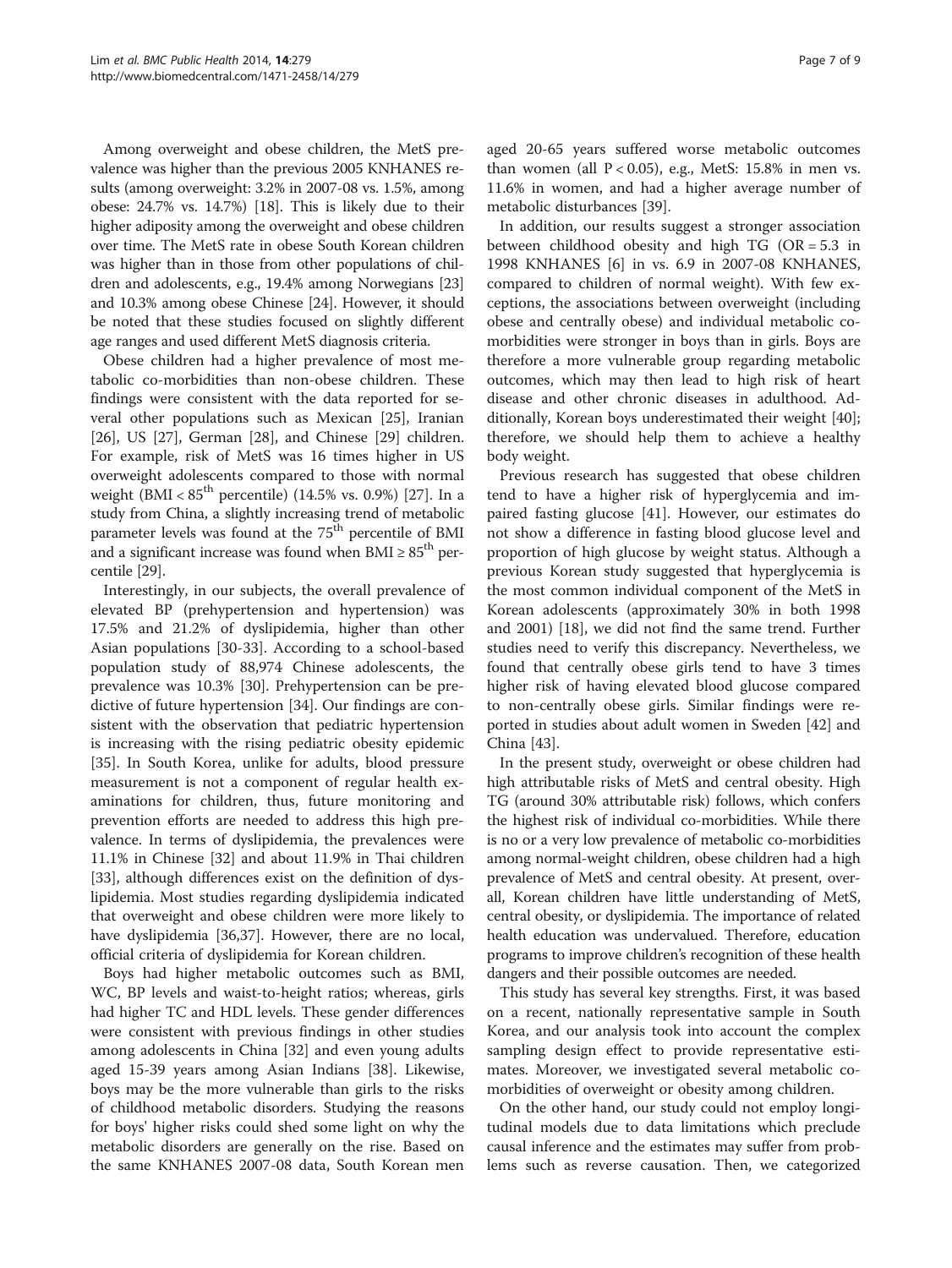<span id="page-7-0"></span>several variables of anthropometric and biochemical measurements. Categorization is a common practice in biomedical research, which facilitates the interpretation of model parameters and provides meaningful estimates with important clinic and public health implications. This is in line with the aims and scope of this study. However, the limitations of categorization should also be noted because the information in the data is not fully utilized. Future research that examines relevant variables on a continuous scale is warranted and could potentially help provide more insight. In addition, subjects were excluded in the analysis if weight or metabolic comorbidities were not measured, which limited our sample size and could potentially introduce selection bias. However, we explored the possibility of potential selection bias and our analysis did not suggest significant difference between the study sample and the whole sample. Moreover, the KHANES is the only available data set that can be used to examine the levels of biochemical indicators and estimate the prevalence patterns of chronic conditions at a national level. However, despite of the limitations, such as missing values, existing studies indicate that KNHANES can still provide valid and reasonably representative estimates, e.g. the prevalence of metabolic disorders among children [6,[18,21](#page-8-0)].

#### Conclusions

Childhood obesity is becoming a serious public health problem in South Korea, as 19.0% of children were overweight or obese, and 8.1% had central obesity. The prevalence of elevated BP (17.5%) and dyslipidemia (21.2%) was high among children in South Korea. In addition, most of the obese children (91.1%) had at least one metabolic co-morbidity. MetS and dyslipidemia, especially high TG, were the key co-morbidities among obese children. Lipid profiles of South Korean children are affected by their weight status. Intervention programs are needed to prevent and control obesity and its co-morbidities, in particular targeting at obesity in children.

#### Abbreviations

BMI: Body mass index; BP: Blood pressure; HDL-C: High-density lipoprotein cholesterol; IDF: International Diabetes Federation; KNHANES: The Korea National Health and Nutrition Examination Surveys; LDL-C: Low-density lipoprotein cholesterol; MetS: Metabolic syndrome; PAR: Population attributable risk; TC: Total cholesterol; TG: Triglyceride.

#### Competing interests

The authors declare that they have no competing interests.

#### Authors' contributions

HL and YW had full access to the data in the study and take full responsibility for the integrity of the study. HL analyzed the data. HL and YW drafted the paper. HX revised the manuscript. Findings were jointly interpreted by all authors. All authors contributed to successive drafts. The authors read and approved the final manuscript.

#### Acknowledgement

The study was supported in part by research grants from the National Institute of Diabetes and Digestive and Kidney Diseases (R01DK81335-01A1) and the National Institute of Child Health and Human Development (1R01HD064685-01A1, U54 HD070725). The content is solely the responsibility of the authors and does not necessarily represent the official views of the National Institutes of Health.

#### Author details

<sup>1</sup>Department of Medical Nutrition, Graduate School of East-West Medical Science, Kyung Hee University, Yongin-si, Gyeonggi-do, Republic of Korea. <sup>2</sup>Research Institute of Medical Nutrition, Kyung Hee University, Seoul, Republic of Korea. <sup>3</sup> Johns Hopkins Global Center on Childhood Obesity, Department of International Health, Johns Hopkins Bloomberg School of Public Health, Baltimore, MD, USA. <sup>4</sup>Department of Epidemiology and Environmental Health, School of Public Health and Health Professions, University at Buffalo, State University of New York, Buffalo, NY, USA.

#### Received: 6 May 2013 Accepted: 17 February 2014 Published: 25 March 2014

#### References

- Wang Y, Lobstein T: Worldwide trends in childhood overweight and obesity. Int J Pediatr Obes 2006, 1(1):11–25.
- Bradford NF: Overweight and obesity in children and adolescents. Prim Care 2009, 36(2):319–339.
- 3. Dietz WH, Robinson TN: Clinical practice, overweight children and adolescents. N Engl J Med 2005, 352(20):2100–2109.
- 4. Korean Centers for Disease Control and Prevention: National health statistics in 2011 based on the Fifth Korea National Health and Nutrition Examination Survey (KNHANES V), 2011. In. Seoul: Korean Centers for Disease Control and Prevention; 2012.
- 5. Korean Centers for Disease Control and Prevention: National health statistics in 2008 based on the Fourth Korea National Health and Nutrition Examination Survey (KNHANES IV), 2008. In. Seoul: Korean Centers for Disease Control and Prevention; 2010.
- 6. Kim HM, Park J, Kim HS, Kim DH, Park SH: Obesity and cardiovascular risk factors in Korean children and adolescents aged 10-18 years from the Korean National Health and Nutrition Examination Survey, 1998 and 2001. Am J Epidemiol 2006, 164(8):787-793.
- 7. Lim H, Wang Y: Body weight misperception patterns and their association with health-related factors among adolescents in South Korea. Obesity 2013, 21(12):2596–2603.
- 8. The Ministry of Health, Welfare, and Family Affairs & Center for Disease Control and Prevention: The guideline for the usage of KNHANES raw data. Seoul: Korean Centers for Disease Control and Prevention; 2007.
- 9. Korean Centers for Disease Control and Prevention: The Fourth Korea National Health and Nutrition Examination Survey (KNHANES IV), 2007-2009. Seoul: Korean Centers for Disease Control and Prevention; 2010.
- 10. Friedewald WT, Levy RI, Fredrickson DS: Estimation of the concentration of low-density lipoprotein cholesterol in plasma, without use of the preparative ultracentrifuge. Clin Chem 1972, 18(6):499–502.
- 11. Moon JS, Lee SY, Nam CM, Choi JM, Choe BK, Seo JW, Oh K, Jang MJ, Hwang SS, Yoo MH, Kim YT, Lee CG: Korean national growth charts: review of developmental process and an outlook. Korean J Pediatr 2007, 2008(51):1–25.
- 12. Lee SY, Park HS, Kim DJ, Han JH, Kim SM, Cho GJ, Kim DY, Kwon HS, Kim SR, Lee CB, Oh SJ, Park CY, Yoo HJ: Appropriate waist circumference cutoff points for central obesity in Korean adults. Diabetes Res Clin Pract 2007, 75(1):72–80.
- 13. NHBPEP: The fourth report on the diagnosis, evaluation, and treatment of high blood pressure in children and adolescents. Pediatrics 2004, 114(2 Suppl 4th Report):555–576.
- 14. American Diabetes Association: Diagnosis and classification of diabetes mellitus. Diabetes Care 2011, 34(Suppl 1):S62–69.
- 15. Kavey RE, Daniels SR, Lauer RM, Atkins DL, Hayman LL, Taubert K: American Heart Association guidelines for primary prevention of atherosclerotic cardiovascular disease beginning in childhood. Circulation 2003, 107(11):1562–1566.